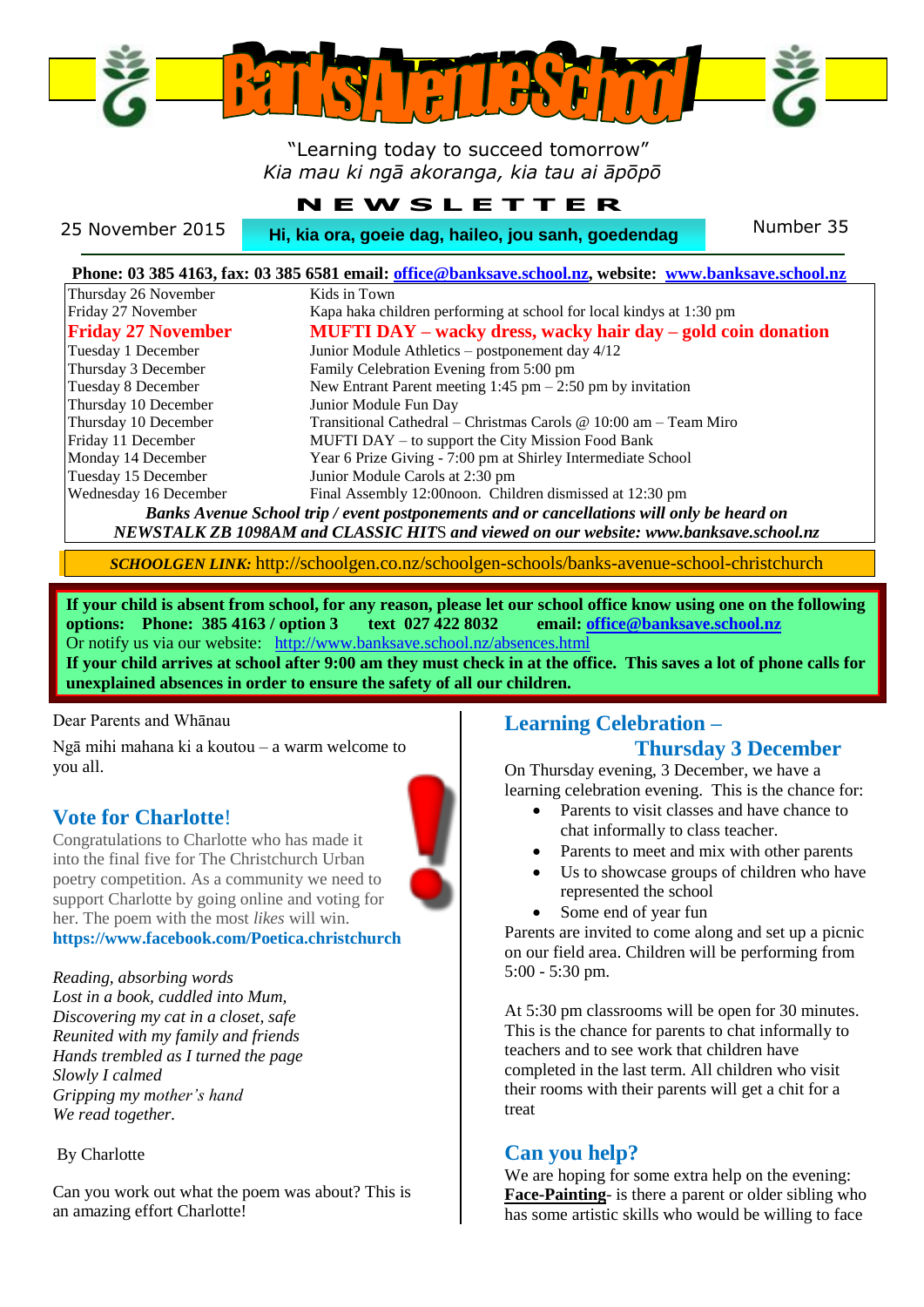paint? We will provide the equipment but we need some manpower.

**Candy-Floss Maker**: We will provide all the equipment but we need a parent (or grandparent) who is willing to man the candy floss machine for an hour.

**Sausage Sizzle:** our PTA would like to names of any parents who would be happy to be rostered onto the sausage sizzle table for ½ an hour or more. If you are available to help with any of these activities please complete the form below.

#### **Digital Citizenship**

Last week two BOT members did an audit of cyber safety within the school. They came in and checked to see what access children had to particular sites and they also checked our processes for ensuring our children are safe on line.

The importance of cyber safety also came up today when we were touring Dudley block. There are many possible dangers within an on line environment and as a school and as a parent we need to ensure our children have the skills, knowledge and attitudes to remain safe.

Below is a definition of a digital citizen as well as a link to a resource on further information on digital citizenship.

#### A digital citizen

- o is a **confident and capable** user of ICT
- uses technologies to **participate** in educational, cultural, and economic activities
- o uses and develops critical **thinking** skills in cyberspace
- o is literate in the **language, symbols, and texts** of digital technologies
- o is aware of ICT **challenges** and can **manage** them effectively
- o uses ICT to **relate to others** in positive, meaningful ways
- o demonstrates honesty and **integrity** and **ethical behaviour** in their use of ICT
- o **respects** the concepts of privacy and freedom of speech in a digital world
- o **contributes** and actively **promotes the values** of digital citizenship

[http://mylgp.org.nz/guide/308/digital](http://mylgp.org.nz/guide/308/digital-citizenship-definition/)[citizenship-definition/](http://mylgp.org.nz/guide/308/digital-citizenship-definition/)

# **School Social Worker**

We have just been assigned a new school social worker, Tanya Hay. Parents are welcome to contact Tanya to do a self-referral. Her email is [tanya.hay@standforchildren.org.nz.](mailto:tanya.hay@standforchildren.org.nz) Tanya can also be contacted on 027 423 0649.

**MUFTI DAY Friday 27 November We are having a wacky dress day and wacky hair day at school. Gold coin donation.**

*Student Leaders*

#### **Dudley Open Mornings**

Many thanks to all the parents who have come to school in the last week to visit Dudley Block. It was really worthwhile to meet with you and share our Banks Avenue journey.

If you didn't make it down to see children in Dudley block working there is a short video clip that you can watch that has a bit of an overview of why changes are happening in education.

[http://edtalks.org/video/considering-modern](http://edtalks.org/video/considering-modern-learning-environments)[learning-environments](http://edtalks.org/video/considering-modern-learning-environments)

#### Thank you!!!!

We currently have several teams of parents working to support children at Banks Avenue **PTA** – as always our PTA work quietly in the background for the benefit of our children. Each year they donate thousands of dollars to the school to provide resources or experiences for children. A huge thank you to Katrina and her wonderful team of women!

**Mentors** – we currently have a small team of parents coming in every week to work with individual children. For many of these children these mentor sessions are the highlight of their week. Many thanks to all of our mentors for your time and efforts.

**Adventure based learning mums**: twice a week we have an after school programme running for a small group of children. Once again thank you to Verity and her team of mums – it is very generous of you to give your time up to help our students.

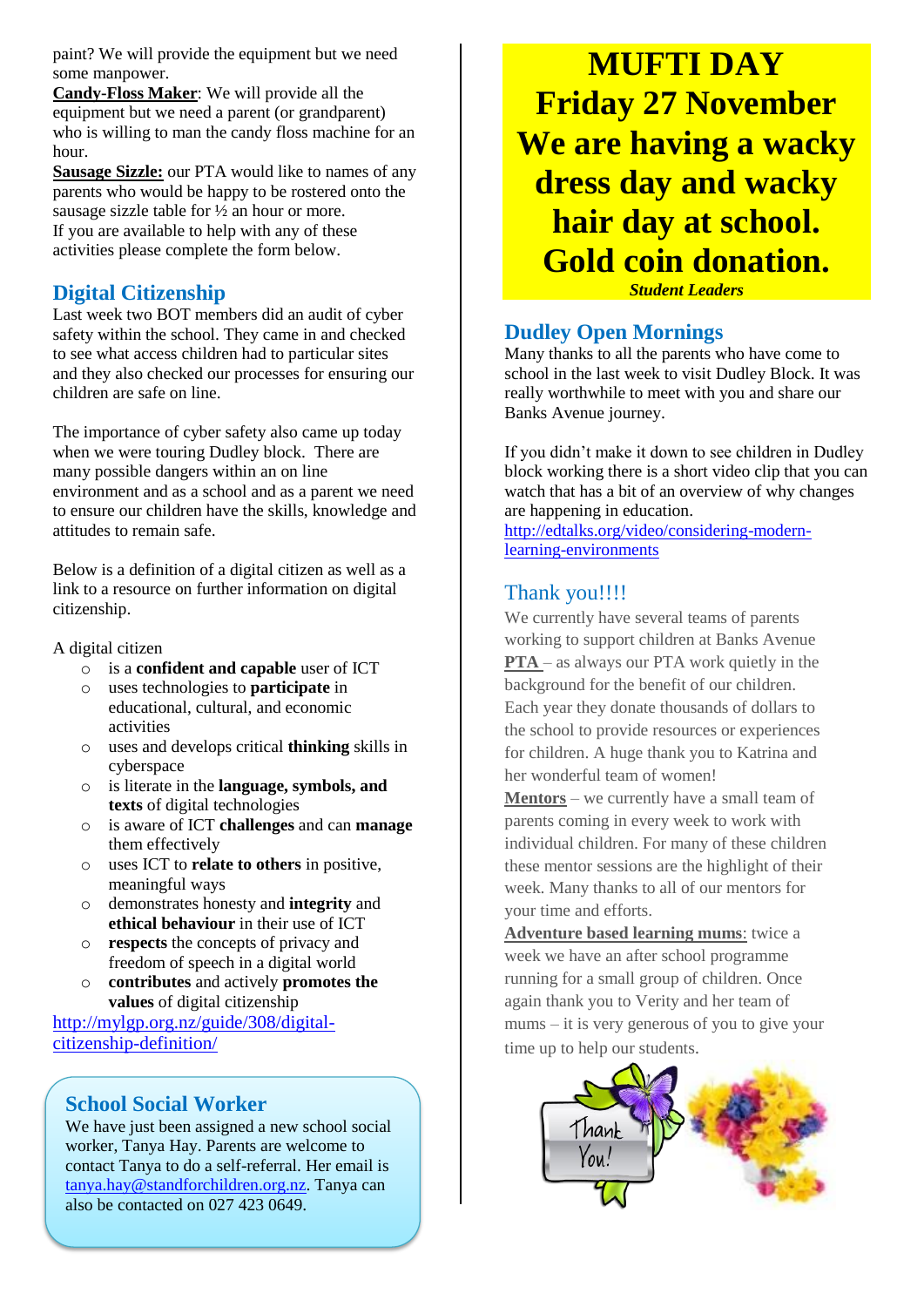#### **Staff Resignation**

Last week I accepted the resignation of Leigh Hurford. Leigh has been on maternity leave during 2015 and was due to return to her



teaching position in 2016. Due to family reasons Leigh has decided to resign. Leigh has been at Banks Avenue for a number of years and in that time she has had a large impact in particular in working with our gifted and talented children. We wish Leigh all the best in the future.

# **Assembly**

We have our final whole school assembly on Friday at 2:15 pm. Although it is cramped in the library parents are most welcome to attend.

# **Learning Celebration Evening**

Please complete this form at the end of the newsletter and return it to the office **if you can help on Thursday 3 December.**

# **'HOT SHOT' LEARNER'**





*Lilly always does her best, is a great self-manager who can be relied on in class. She is caring and friendly to all around her.*

*Well done Lilly.* 

Congratulations to the following children who have achieved Pride in Achievement Awards

| Bronze | Angel, Room 27 Lilly Room 26       |
|--------|------------------------------------|
|        | Harjot Room 22 and Lachlan Room 25 |

- *Silver Lauren Room 25*
- *Gold Phoebe and Sho from Room 27.*



Year 2 students Douglas (7 years old) and Liam (6 years old) of Room 15 shared in an 80 run partnership off their allotted 30 balls, for their East Shirley Cricket Club Year 4 team V Medbury. Douglas achieved an amazing feat of scoring 50 runs off 14 balls he also took a hat trick bowling (with

one caught and bowled) and 3 direct hit run outs. As all runs are run in this grade the boys were very tired coming off, running up and down for 1.28kms. East Shirley won the game.



Well done boys….awesome



*Christmas is coming! Keep an eye on the Learning Support windows – some lovely decorations are being made*

#### **School Photographs**

School photographs will be coming home with your child/ren sometime this week. Orders which were received after the close date of 30 October are being processed separately and will arrive within a week or two.



**Children enjoying a reading session with one of our volunteers, Zza Zza.**

# **BOARD OF TRUSTEES**

*Next meeting Tuesday 15 December at 5:00 pm In the Sky Room All welcome*